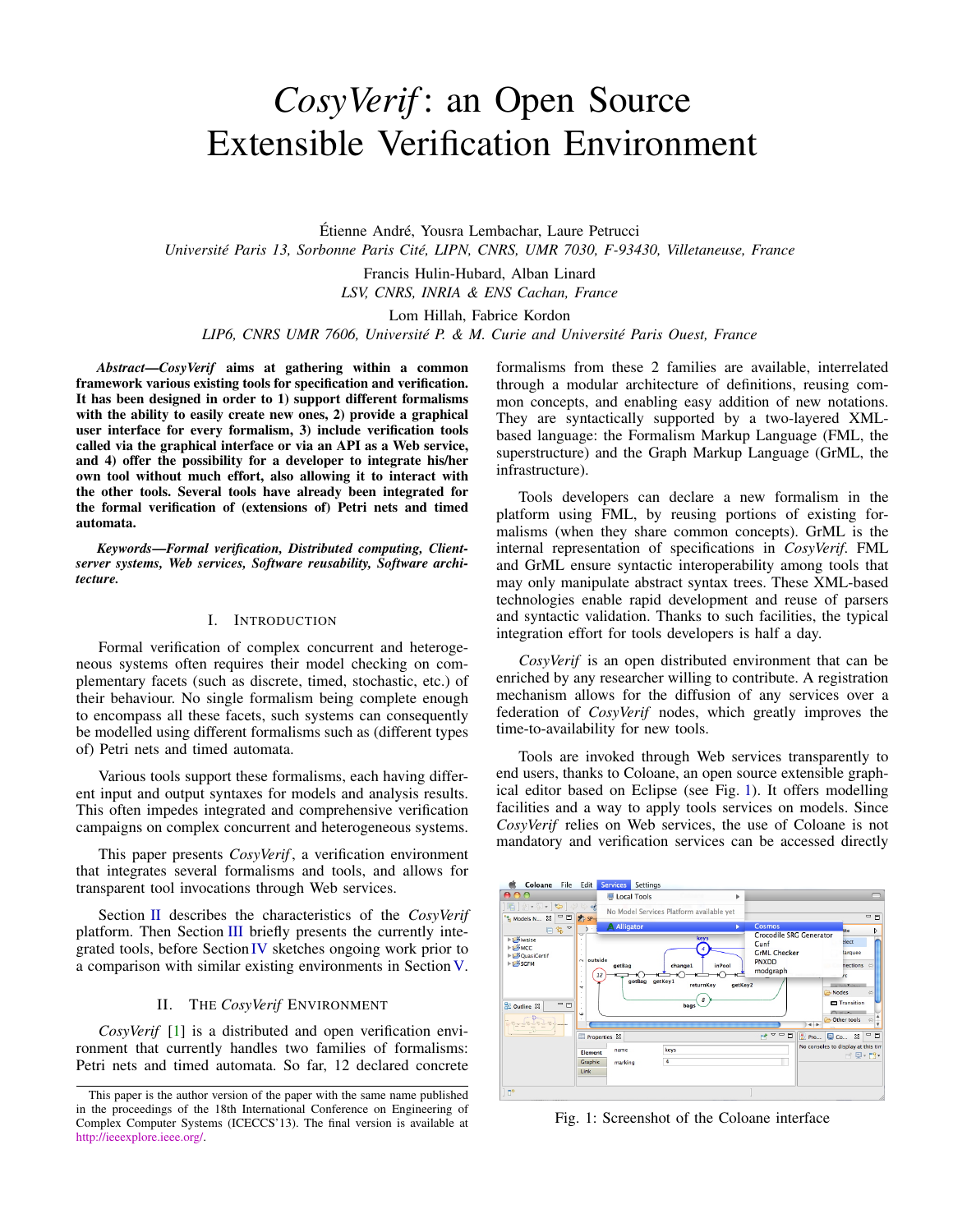<span id="page-1-3"></span>via the underlying XML-based protocol.

The *CosyVerif* project also provides a repository of models, that may be used for benchmark purposes. These models mostly come from industrial real-time case studies and the Model Checking Contest in 2011 [\[2\]](#page-3-1) and 2012 [\[3\]](#page-3-2).

#### III. VERIFICATION TOOLS IN *CosyVerif*

<span id="page-1-0"></span>Let us present some tools currently integrated in *CosyVerif* .

*a) Cosmos [\[4\]](#page-3-3):* This statistical model checker takes as input Generalised Stochastic Petri Nets with general distribution (GSPN) and a Hybrid Automaton Stochastic Logic (HASL) formula, and returns the statistical estimation of the formula with a confidence interval (see Fig. [2\)](#page-1-1). HASL allows for selecting some trajectories of the model and thus allows model checking. HASL can also be used to define complex performance indexes on the model. It has recently been extended to support rare event acceleration using importance sampling techniques.

*b) Crocodile [\[5\]](#page-3-4):* This tool for the so-called symbolic/symbolic approach deals with Symmetric Nets with Bags [\[6\]](#page-3-5). It combines two techniques for handling the combinatorial explosion of the state space that are both called symbolic. The first symbolic technique concerns the reduction of the reachability graph of a system using its symmetries [\[7\]](#page-3-6). The second symbolic technique consists in storing the reachability graph using decision diagrams. The SDD (Set Decision Diagrams [\[8\]](#page-3-7)), the class of decision diagrams we use, are hierarchical. Thus we can exploit this aspect when storing in a very compact way the state space of such systems [\[5\]](#page-3-4). Crocodile generates the state space and evaluates CTL formulæ.

*c)* CUNF *[\[9\]](#page-3-8):* This is a toolset for carrying out *unfolding-based* verification of Petri nets extended with read arcs, also called *contextual nets* (c-nets). Unfoldings fully represent the state-space (reachable markings) of a c-net by a partial order rather than by a set of interleavings; they are often exponentially smaller than the reachability graph, and never larger. Additionally, c-net unfoldings can be exponentially

<span id="page-1-1"></span>

Fig. 2: Typical output of Cosmos

<span id="page-1-2"></span>

Fig. 3: Cartography output by IMITATOR

more compact than those of corresponding Petri nets, see [\[9\]](#page-3-8). The toolset contains in particular an unfolding construction tool [\[10\]](#page-3-9) and a reachability and deadlock checking tool [\[11\]](#page-3-10).

*d)* IMITATOR *[\[12\]](#page-3-11):* This tool performs parameter synthesis for parametric timed automata [\[13\]](#page-3-12) augmented with variables and stopwatches. In particular, it implements the "inverse method" [\[14\]](#page-3-13): from a single valuation of the parameters, it computes a convex constraint around this reference valuation guaranteeing the same (time-abstract) behaviour. A major advantage is to give a quantitative measure of the system robustness. IMITATOR also implements the "behavioural cartography" [\[14\]](#page-3-13): this algorithm covers a subset of the parametric space with *tiles*, i.e. parametric zones where the system behaviour is uniform. An example of cartography as output by IMITATOR is given in Fig. [3.](#page-1-2)

*e) LoLA [\[15\]](#page-3-14):* This is an explicit Petri Net state space verification tool. It can verify a variety of properties ranging from questions regarding individual nodes (e.g. boundedness of a place or quasi-liveness of a transition), reachability of a given state or a state predicate, typical questions related to a net (e.g. deadlock freedom, reversibility, or boundedness), and the validity of temporal logical formulæ such as CTL. It has been successfully used in case studies from various domains, including asynchronous circuits, biochemical reaction chains, services, business processes, and parameterised Boolean programs. For each property, LoLA provides tailored versions of state space reduction techniques such as stubborn sets, symmetry reduction, coverability graph generation, or methods involving the Petri Net invariant calculus. Depending on the property to be preserved, these techniques can also be used in combination to only generate a small portion of the state space.

This tool has been developed at the University of Rostock and we only integrated it in *CosyVerif* (requiring us to write a translator between GrML and LoLA's internal format).

*f) ModGraph [\[16\]](#page-3-15):* This tool performs construction and analysis of modular state spaces. Instead of actually synchronising a set of automata sharing some common transitions, it builds a synchronisation structure and keeps only the reachable parts of the automata. Thus, interleaving is avoided as much as possible. The tool also provides some analysis features, in particular reachability and deadlock-checking, that can be specified only on a subset of the interacting modules.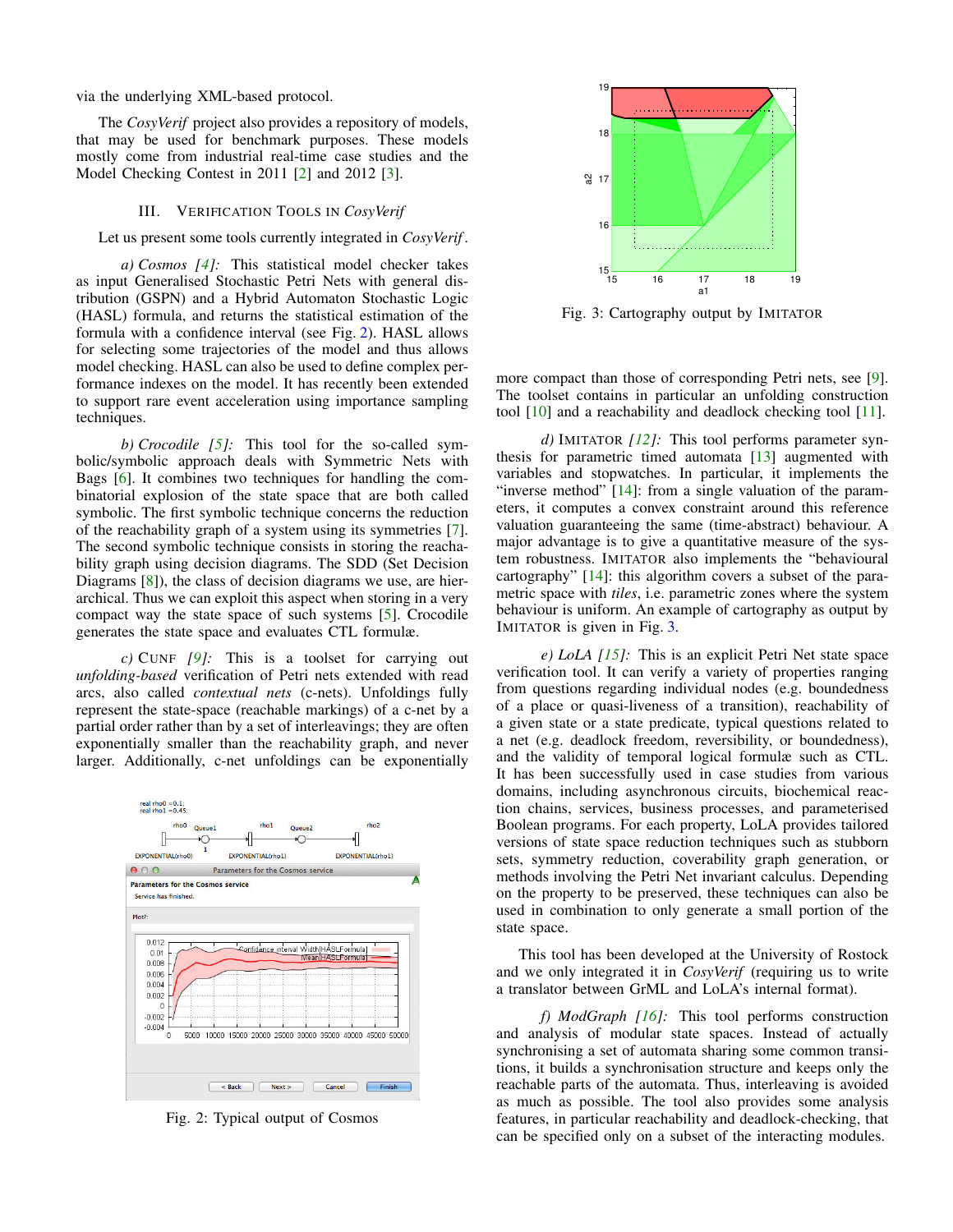<span id="page-2-4"></span>*g) ObsGraph [\[17\]](#page-3-16):* This BDD-based tool implements a verification approach for workflows using Symbolic Observation Graphs [\[18\]](#page-3-17). This approach abstracts the given workflows, described as Petri net models, allowing for confidentiality (e.g. to preserve companies internal processes), and showing only the actions meant to be composed with other actions. Deadlock verification is therefore reduced to verifying only the synchronised product of the abstractions corresponding to the components.

*h) PNXDD [\[19\]](#page-3-18):* This tool generates the state space and evaluates CTL formulæ on P/T nets. It also handles Symmetric nets through their unfolding into an equivalent P/T net. PNXDD exploits hierarchy: a state is seen as a tree, where the leaves correspond to place markings. This particular structure offers better sharing opportunities than, for instance, a vector-based representation. The conception of such a tree is critical to reach good performances and heuristics are being elaborated for this purpose. As for Crocodile, PNXDD relies on SDD [\[8\]](#page-3-7).

### <span id="page-2-0"></span>IV. EVOLUTIONS OF THE *CosyVerif* ENVIRONMENT

*CosyVerif* is a long term project intended for numerous evolutions. We present here the ones we are currently working on. They should be available soon.

*1) Asynchronous Tool Invocation:* The end user can launch a verification process, and get the result later, even if the connection between the graphical client (e.g. Coloane) and the server is broken. In future releases, the result could also be for instance sent by email when the verification is finished.

*2) Command-Line Client:* Tools in *CosyVerif* are not intended to be accessed only via the provided user interface. If this can be useful for demonstration or education purposes, direct access via web services is also of interest. For instance, *CosyVerif* can be used as a back-end verification platform for other tools dedicated to higher order languages like AADL or VHDL via a transformation into one of the available formalisms. To ease the integration of such tools, a basic command-line library is being developed.

*3) Federation of Servers:* In order to ease deployment and perform load balancing over a set of servers, *CosyVerif* will integrate the transparent construction of a federation of servers. The user still connects to his/her usual server that also acts as a proxy for the whole federation. Then, services are executed on the least loaded machine among those that provide it.

Fig. [4](#page-2-2) presents a typical architecture of such a federation. Servers can be grouped into clusters containing at least one "super server" that both serves as a proxy to clients (graphical user interface, command-line, etc.) and communicate together their respective list of services. When a client contacts its corresponding super server, it gets the list of services provided by the whole federation. This mechanism is of course fully transparent to the end user. The default configuration is a server cluster, then acting as a super server.

*4) Enhanced Interaction Between Tools:* Since tools all rely on unified formalisms, one can easily use the output of a tool as an input of another tool. This will allow for automated or user-defined tool chaining and, hence enhance their potential complementarity.

*5) Common syntax for the model editors:* Modellers can use a consistent concrete syntax for expressions and formulæ, whatever the formalism used. The *CosyVerif* environment is thus easier to learn and use.

More powerful interactions could take place using semantical aspects. So far, tools only agree on a unified input abstract syntax; adding semantics will allow for an automatic mapping of common concepts between two formalisms. A rather short-term future work is to handle these aspects inside the family of formalisms of timed automata on the one hand, and of Petri nets on the other hand. For Petri nets, the ongoing standardisation [\[20\]](#page-3-19) already provides some guidelines. A longer term future work is be to build connections between the two families, as well as with other families of formalisms.

# V. RELATED PLATFORMS

<span id="page-2-1"></span>Several platforms have been designed over the past decade in order to achieve similar goals. CASL (Common Algebraic Specification Language) is a general-purpose specification lan-guage. A tool named HetCASL<sup>[1](#page-2-3)</sup> (Heterogeneous Tool Set) has been proposed, that incorporates different theorem provers and different specification languages, hence allowing the designer to handle heterogeneous specifications. This approach is very much theorem prover oriented (including connections with Isabelle, Maude, etc.). In contrast, *CosyVerif* is more general.

Diabelli [\[21\]](#page-3-20) is a heterogeneous proof system, allowing one to perform theorem proving with both diagrammatic and sentential formulæ, and proof steps. It is shipped as a standalone tool combining Isabelle and Speedith. The tool does feature a graphical interface, but models are given in a textual form only. We believe that this tool does not provide a high degree of flexibility (because it requires translations), and apparently it does not work in the cloud, contrarily to *CosyVerif* .

LTSmin [\[22\]](#page-3-21) is a meta toolkit that supports different input language modules (mCRL2, Promela, etc.) relying on labelled transition systems (LTS). LTSmin allows LTS-based semantic exchanges of state space between different tools (based on a Partitioned Next-State function). Furthermore, it allows the end user to apply alternative verification algorithms to their native

<span id="page-2-3"></span><sup>1</sup>[http://www.informatik.uni-bremen.de/agbkb/forschung/formal\\_methods/](http://www.informatik.uni-bremen.de/agbkb/forschung/formal_methods/CoFI/hets/) [CoFI/hets/](http://www.informatik.uni-bremen.de/agbkb/forschung/formal_methods/CoFI/hets/)

<span id="page-2-2"></span>

Fig. 4: Typical architecture of a federation of *CosyVerif* servers